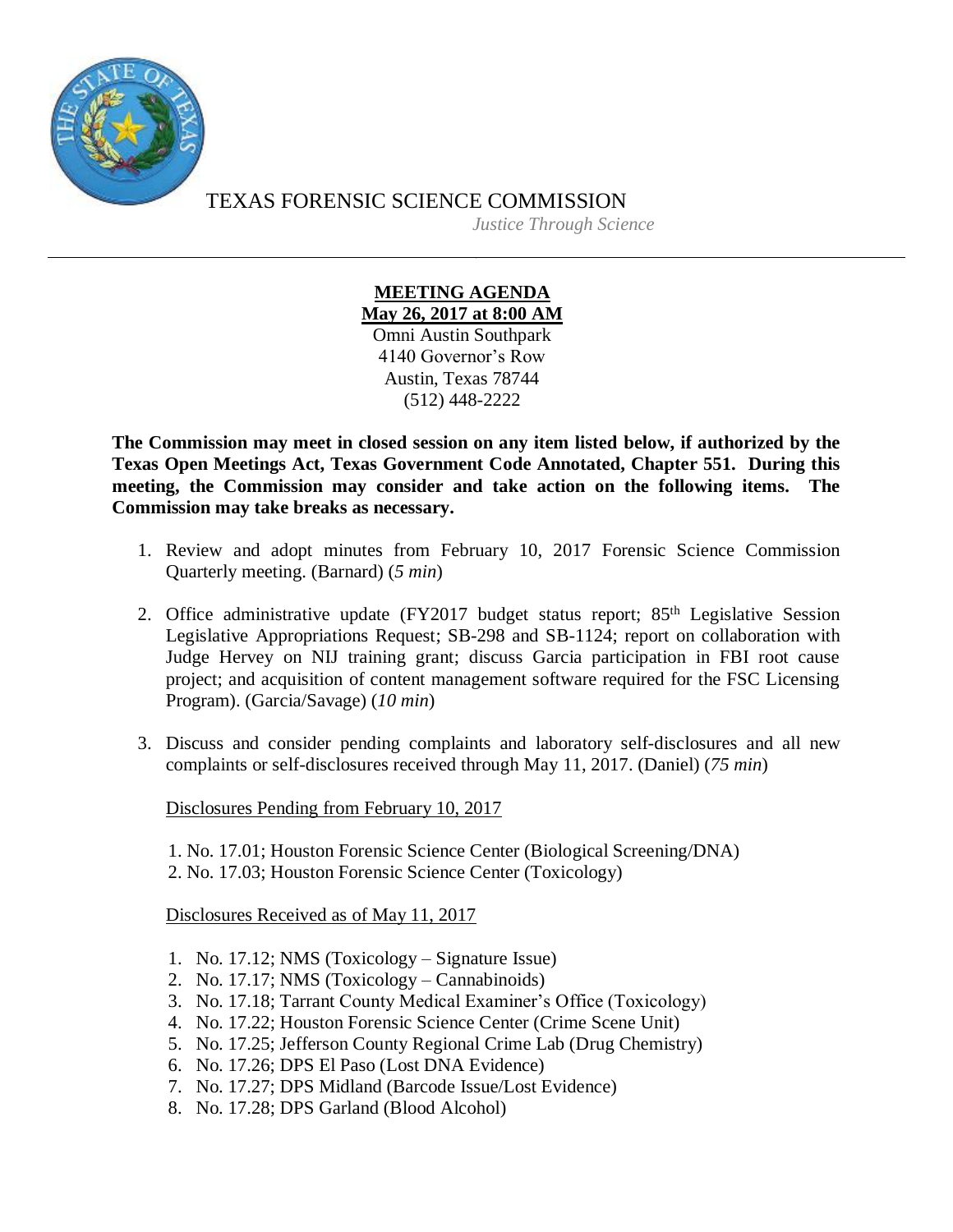## Complaints Pending from February 10, 2017

- 1. No. 16.54; Gulley, Britney (SWIFS; Firearms/Toolmarks)
- 2. No. 16.69; Richards, Dylan (DPS Garland; Blood Alcohol)
- 3. No. 17.04; Gefrides, Lisa (Houston Forensic Science Center; Biology/DNA)
- 4. No. 17.05; Innocence Project of Texas (DPS Austin; DNA-CODIS)

## Complaints Received as of May 11, 2017

- 1. No. 16.41; Moreno, Jr., Valentin (Dr. A. J. Alamia; Forensic Psychology Testimony)
- 2. No. 16.52; Resendez, Eustorgio (DPS Austin; Firearm/Toolmark)
- 3. No. 17.07; Turner, Bronwen (Harris County Institute of Forensic Sciences; Firearm/Toolmark)
- 4. No. 17.09; Washington, Kenneth Wayne (Harris County Institute of Forensic Sciences; Serology/DNA)
- 5. No. 17.13; Hill, Anthony (Max Courtney; Crime Scene Reconstruction)
- 6. No. 17.16; Booker, Billy Joe (NMS/IFL Bedford; Blood Alcohol)
- 7. No. 17.19; Thain, Blake Allen (Harris County Sheriff's Office; Firearm/Toolmark)
- 8. No. 17.21; Cervantes, Reynaldo (DPS McAllen; Serology)
- 9. No. 17.23; Ghant, Travis (Scott & White Temple Sexual Assault Nurse Examiner Alice Lindner; S.A.N.E).
- 10. No. 17.24; Smithwick, Roy (Bexar County Criminal Investigation Lab; Serology and Ballistic)
- 11. No. 17.29; Drummer, Cornell (Bexar County Criminal Investigation Lab; Firearm/Toolmark)
- 4. Discuss granting staff discretion to dismiss complaints that are requests for DNA testing and complaints related to non-physical evidence, such as forensic psychology and forensic hypnosis because these disciplines fall outside the Commission's jurisdiction as they are not "forensic analysis" in accordance with Tex. Code Crim. Proc. art 38.35 (a)(4). (*5 min*)
- 5. Discuss status of crime laboratory accreditation program, including accreditation nonconformances received since February 10, 2017 meeting, discussion of comments and responses on proposal and final adoption of rule for removal of forensic hypnosis from exempted forensic disciplines list, exemption regarding age assessment and human identification, and exemption regarding testing for sexually transmitted diseases. Discussion of rule proposals to add footwear and tire tread comparison to trace evidence subdisciplines subject to Commission accreditation requirements, remove serial number restoration from exempted forensic disciplines list, correct citations and other nonsubstantive edits to adopted accreditation rules, and add fire investigation to exempted forensic disciplines list. (Garcia/Savage) (*15 min*)
- 6. Discuss licensing advisory committee program and progress to date, including recent licensing advisory committee meetings (3/3/2017 and 4/24/2017) and review, discuss and adopt proposed draft rules for licensing program. (Hilbig/Garcia/Savage) (*75 min*)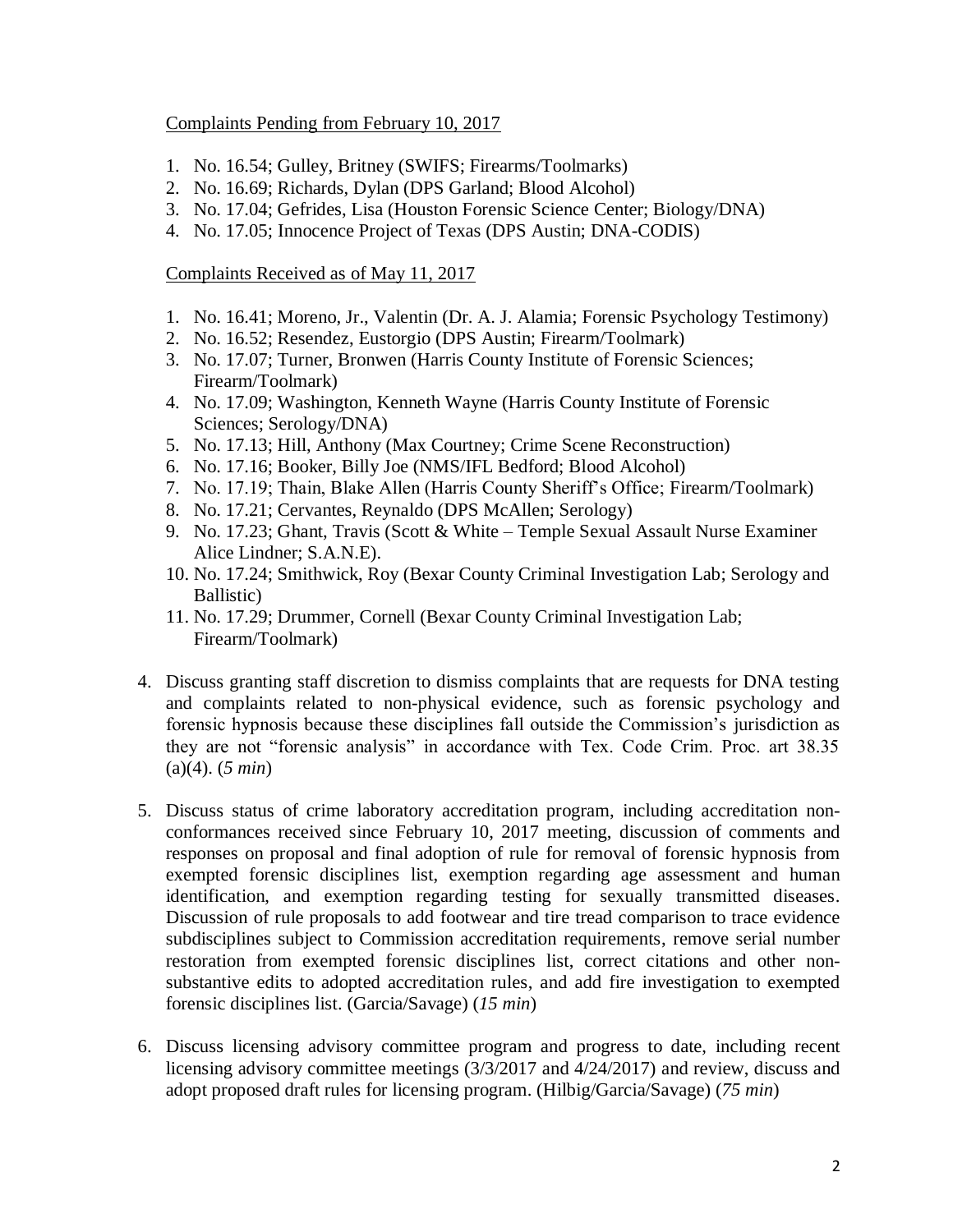- 7. Discuss Commission reporting requirements, including Commission disclosure guidance per statute and possible revisions to policies and procedures. (Garcia) (*20 min*)
- 8. Discuss transfer of policies and procedures related to the filing and processing of complaints and disclosures to the Texas Administrative Code. (Garcia/Savage) (*10 min*)
- 9. Discuss revisions to complaint and disclosure forms and requiring laboratories to identify name of examiner(s) involved in a particular disclosure. (Daniel/Garcia) (*20 min*)
- 10. Update on Rio Grande Identification Project. (Hughes-Stamm/Garcia/Savage) (*10 min*)
- 11. Update from Texas Association of Crime Laboratory Directors. (Kahn or designee) (*5 min*)
- 12. Review recommendations in HB-34 and SB-1579 from Tim Cole Exoneration Review Commission as they relate to Forensic Science Commission activities. (Garcia) (*5 min*)
- 13. Discuss progress on project to standardize sexual assault kits statewide. (Downing) (*15 min*)
- 14. Discuss Retrograde Extrapolation Guidance Document. (Kerrigan) (*10 min*)
- 15. Update from investigative panel regarding Harris County Institute of Forensic Sciences (Toxicology, Blood Alcohol) #16.48, including March 7, 2017 panel teleconference. (Drake, Kerrigan, Daniel) (*20 min*)
- 16. Update from investigative panel regarding combined Clark (Harris County IFS, HPD, Harris County Sheriff's Department; GSR, DNA, Blood Spatter) #16-40 case and Bryan (Robert Thorman; Blood Spatter) #16.56 case, including March 6, 2017 teleconference. (Johnson, Hughes-Stamm, Parsons) (*15 min*)
- 17. Update from Hair Microscopy Panel, including case review status and discussion of whether additional cases should be reviewed. (Garcia) (*20 min*)
- 18. Update and review regarding Bite Mark Panel (Chaney–National Innocence Project) #15- 07, including record collection and March 10, 2017 case review meeting in Austin. Discussion of recommended notifications. (Garcia) (*20 min*)
- 19. Presentation from the Quattrone Center for the Fair Administration of Justice. (Garcia/Hollway) (*30 min*)
- 20. Update, review and discussion of DNA Mixture Interpretation Review and Austin PD DNA Lab progress. (Budowle/Hughes-Stamm/Koehler/Garcia) (*30 min*)
	- a. Statewide & county-based defense triage projects (Wicoff/Boswell/Strassburger).